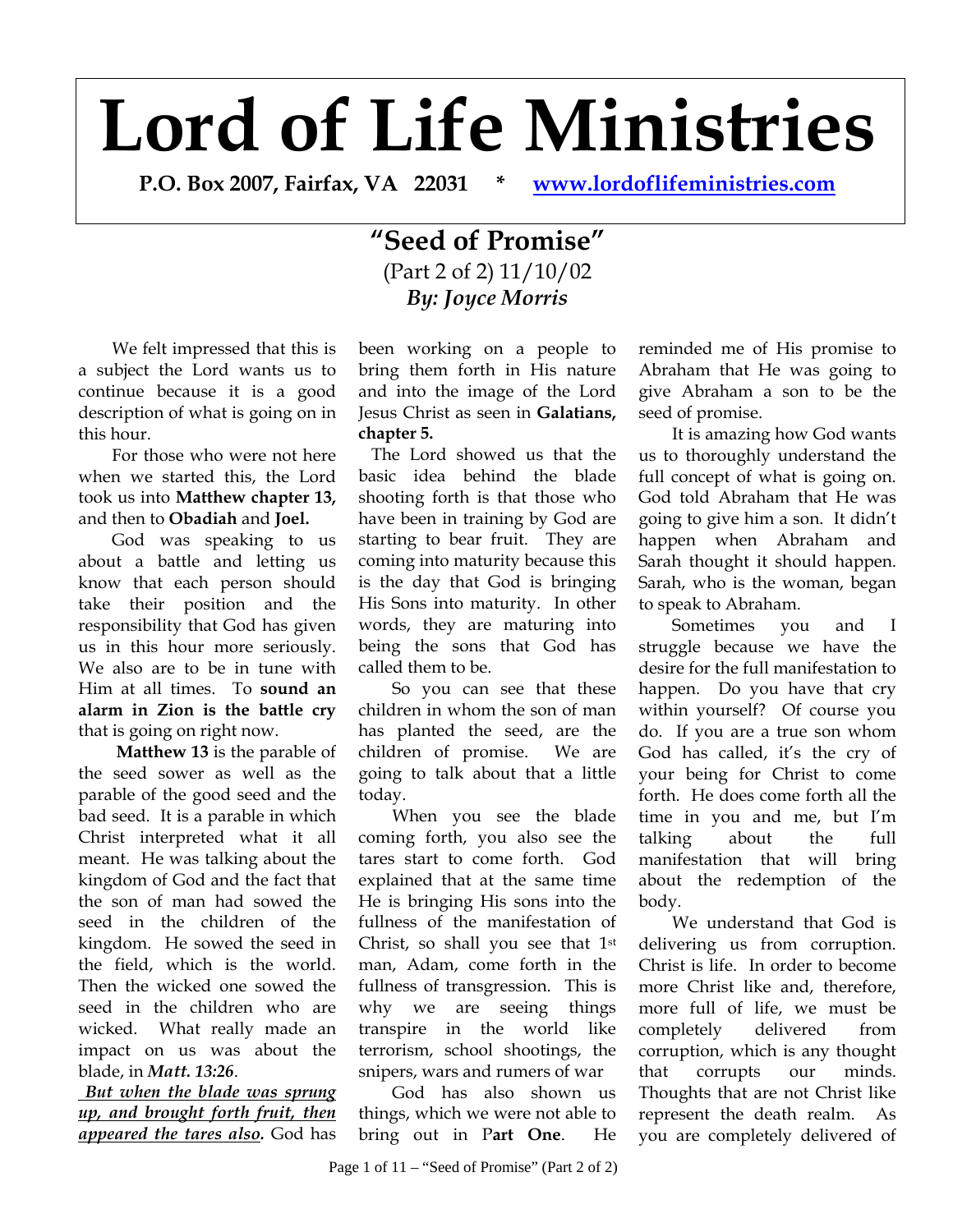that corruption and become more Christ like, what's going to happen, is the redemption of your body.

 The groaning we have is for this redemption. *Romans 8:23, And not only they, but ourselves also, which have the firstfruits of the Spirit, even we ourselves groan within ourselves, waiting for the adoption, to wit, the redemption of our body.* The whole creation is groaning for the release from corruption. The corruption is fear, unbelief, doubt, hate, jealousy and strife that the flesh man and the carnal mind create.

Abraham disbelieved God and listened to Sarah. Sarah wanted him to go into her servant; she had to bear a child so that Abraham and Sarah's son would come forth. *Genesis 16:3, And Sarai, Abram's wife took Hagar her maid the Egyptian, after Abram had dwelt ten years in the land of Canaan, and gave her to her husband Abram to be his wife.* **Genesis 16:4**  *And he went in unto Hagar, and she conceived: and when she saw that she had conceived, her mistress was despised in her eyes.* What did they create? They created a flesh man. That's all they created.

 Even today we have a lot of children in the church. We have a large number of people who know Jesus Christ as their personal Savior, yet they are just children. They are very emotional. Many of them are still in the soulish realm, these are a part of the bride, and God loves her. We shouldn't degrade her because there are different levels that various ones are on. The bride is still in that state of immaturity, and the true Shepherd needs to shepherd her.

God has been dealing with us to transform us into ones who will walk and talk like Christ and have a shepherd's heart.

When that one Shepherd comes forth, which is Christ Himself. He will have brought forth a Shepherd's heart in you and me. When you walk in that oneness with God, you have become a part of that one Shepherd.

 When it's all over and done with, there will only be one Shepherd who will shepherd the nations. We know that it is Christ Himself who will shepherd all the nations.

 Abraham and Sarah went ahead and produced Ishmael, a flesh man. Ishmael really became a problem, and God was very angry with Abraham. In fact, He didn't even speak to Abraham for many years. The one thing I can't stand is when God doesn't talk to me. I don't know about you, but that's when I start seeking Him. The Lord didn't speak to Abraham for a long time, but finally he had his son, Ishmael.

 The whole issue I want you to see today is **faith and grace**, which is very important. The theme for today is **faith and the grace of God**. Again, we see the same thing happen–he had the promised son, Isaac. It is interesting that the true seed is not going to come out of Abraham, because even Paul said, not all are Israel that are Israel. Not all of Israel will receive the glory of the covenant. He said, not all of the seed will come out of Abraham. The seed will come out of Isaac. The reason the seed will come out of Isaac is that it is a seed of promise, and that's what I want

to make clear to you today. Interesting, isn't it? In *Genesis 25:1,* there were two nations in Rebekah's womb. I will not discuss this today, but it's about the birth of Jacob and Esau. Basically, it is similar to you and me. Read part 1 of this teaching and put the two together to see where I am going. There were two nations warring in the womb. The womb is your soul, and in your soul sometimes there is a war. The intensity of the war within you should be greatly reduced by now and be much less than you have ever known before. This is why the Lord is cleansing the soul. He is the good Shepherd who restores the soul back to that first estate.

 Sometimes within your soul there are two nations at war, your self-will versus the will of God. The more you let the Lord perfect those areas in your soul, then what happens is this: That man child, the Christ that's in you, begins to come forth. Therefore, your self-will becomes dead because of what Christ did on the cross. You begin to awaken to your true identity, knowing that you are Christ and you are a spiritual individual, not a natural individual.

 I'm going to speak about the natural for a moment. Rebekah's womb were two types of people. There are two types of people in the world like I said in Part One. There is the 1<sup>st</sup> man Adam and the last Adam. *1 Corinthians. 15:45, And so it is written, The first man Adam was made a* 

*living soul; the last Adam was made a quickening spirit.* God is very interesting because even in the beginning, He created two types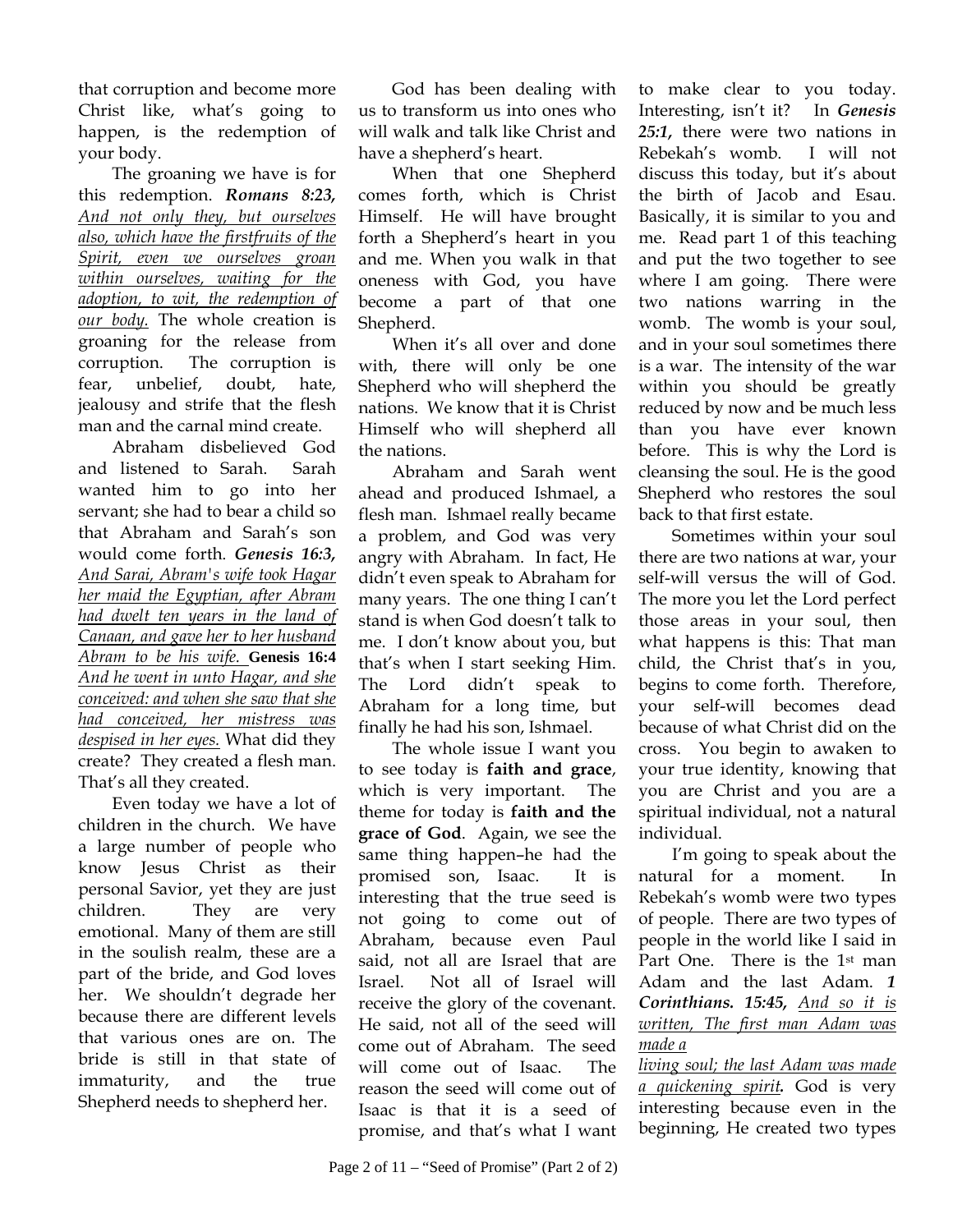of people in the book of Genesis. It amazes me–He created a spiritual man, and He formed a natural man.

 The Lord showed me something. He said, "Joyce, don't you know that even in the natural, in movies, you have the bad people and the good people. You have the evil versus the good. In order to have a good play, there must be an opponent." And so that's the very thing that God did. He created people who are the seed of the wicked one. These are just fleshy, carnal people.

 This is the day that God will bring judgment upon Esau. The battle cry I was telling you about, is for us to take our position in Him, because this is the day that the Father is going to cause saviors to come up on mount Zion and save a lot of people out of their flesh and awaken them. There will be multitudes of people whom God will awaken in this darkest hour of great tribulation. It will get even darker than it is now, but it will get brighter for those who are walking with Christ.

 The Lord created Esau and Jacob, and they were both born. In the Old Testament, the first child in a family was to become the head of the family after the father passed away. He became the priest of the whole household with total responsibility to be the leader of that family. God never intended for the leadership of a household to go to a flesh man. He intended it to go to the seed of promise.

Esau was due to receive the inheritance since he was the firstborn. God had spoken when Jacob and Esau were in the womb before birth, which neither child had done, good or evil. Think about that–neither one had done good or evil. Esau's name is a representation of that first man Adam, and his name represents the flesh man.

 In the world today they are talking about a holy war. That's not coincidental because Esau married Ishmael's daughter. The reason we see these people rising up like they are, that the flesh man has to come to fullness, and this is causing the current world situation.

 God made the statement that Esau was not going to end up with the birthright because the flesh man could not have the birthright**. God will not let the flesh man be heir and sit in the throne room. It is the Christ who sits in the throne room in you and me***.* The Lord was saying that the flesh man would not inherit the promise. If you look at the scriptures carefully and read about Jacob and Esau, you can see that Esau was a man of the field. He was just a natural man, strictly a man of the world. That's all he was. He even despised his inheritance.

 There are people who will hear this revelation and have the understanding of this revelation, but sometimes because people despise their inheritance, they choose the ways of the world rather than their inheritance in Christ.

Esau despised his inheritance. What do you see about Jacob? Yes, he was a liar. Yes, he had that nature because his nature had not been changed yet. There was something about him that caused him to fervently want that inheritance. He was a pursuer, and if you look at the scriptures, he pursued it by faith. Faith! What really caused him to get the inheritance was the promise God had given while Jacob and Esau were in the womb. It was the grace and mercy of God that gave him the promise of what he would eventually receive.

 Turn to *Galatians, chapter 4 Verse 6, And because ye are sons, God hath sent forth the Spirit of his Son into your hearts, crying, Abba, Father***.** *Galatians 4:7***,** *Wherefore thou art no more a servant, but a son; and if a son, then an heir of God through Christ.*

From this scripture, I'm going to point out some things that stood out to me. It says that when you came into Christ, you immediately became a joint heir with Jesus Christ. All of you know that. Every born-again believer is a joint heir with Jesus Christ.

We know that God has two different types of priests. There are two different types of realms. All who have accepted Jesus Christ as savior have become a part of that royal priesthood. Every believer is enabled to go into the presence of God and commune with Him and then go out and share it with others.

*I Peter 2:9* says, *But ye are a chosen generation, a royal priesthood, an holy nation, a peculiar people; that ye should shew forth the praises of him who hath called you out of darkness into his marvellous light.* Every born-again believer has the ministry of reconciliation. What Christ did on the cross, that's what God did by His mercy–He chose even the heathen and gentiles to accept the new covenant in Christ.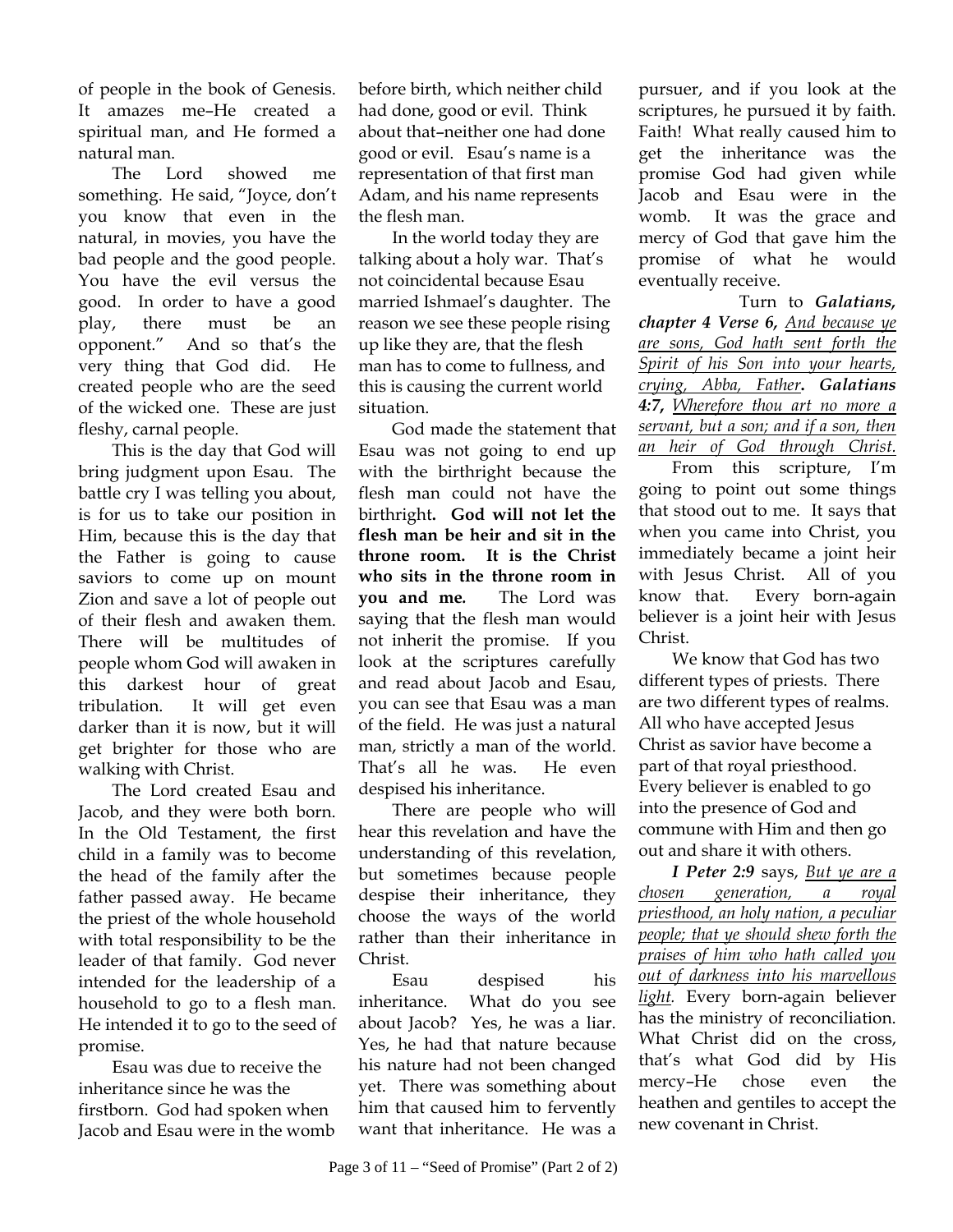#### *Hebrews 7:1* says, *For this Melchizedek, king of Salem, priest of the most high God, who met Abraham returning from the slaughter of the kings, and blessed him.*

 We know there is a higher level of priesthood that God has called some to. They are the kings and priests after the order of the Melchizedek priesthood. It's a different realm of priestly ministry than those who have received the royal priesthood ministry. It is a different level. It is given to those whom God has elected and selected, and those who are walking with Him and are willing to be set apart unto Him and who understand that it is a life ministry. It is also a ministry of holiness, righteousness, and peace. It is a ministry without end, meaning all other ministries–the Levitical order and the church order–will come to an end. That will pass away. In fact, a lot of shepherds will lose their jobs. When Christ becomes the one Shepherd over all nations, it will only include those who have become one with Him. Those in whom He has birthed a shepherd's heart have the heart of God and are walking in that king-priest ministry. It is the ministry that is without end throughout eternity.

 God is teaching us that not only can He create one world, but He also can create another world. He created a world, and then He put an end to it, in the time of Noah. He put an end to that age. He issued in a new world. Now, once again, God is going to issue in a new world. The world in the natural will automatically be there, but He will bring an end to the transgressor, the individual

who does not want to be born again and have his nature changed at this particular time.

 When you came into this priestly order, you automatically received this position in Christ. As long as you stay in the world and dwell in the things of the world and the elements that the world is caught up into, you will not come into the reality of whom you are in God and take your position and responsibility. You will remain as a child and behave as a child, and you will only be a servant; yet you are a son. So this is how we came in.

 When we came in, we had some childish behaviors. Yet God says things about us that are not immediately evident. Because of what Christ did on the cross to break the elements and the law and the religion off of you and me, now we are sons, no longer children.

#### *Galatians 4:1-7* says; *Now I say, that the heir, as long as he is a child, differeth nothing from a servant.*

Therefore, the individual who decides he wants to stay as a child is really a son. If he decides he wants to remain as a child and not take his responsibility and still wants to be in the world, he hasn't fully awakened as to who he really is. This is called *mistaken identity*. He has not identified with his true self. The tape on "Mistaken Identity" that we did some time ago goes into this.

 As long as you are a child and remain as a child, you have to stay under the government of God. The church is full of children, and they have to stay under the government of God. They need to have tutors.

 While we are children, we are in bondage to the elements of the world. The world is caught up in the things of the world, isn't that correct? It's very easy to get caught up in the things of the world because there are so many thoughts out there promoting it. Department stores, newspapers, TV and radio are promoting it.

 God wants you to understand you have been redeemed out from under the law. God has redeemed you from religion and from the Law of Moses. He has brought you under the law of life. He wants you to stay in the law of life. *Galatians 4:6* says, *because ye are sons, God hath sent forth the Spirit of his Son into your hearts, crying, Abba Father.Wherefore thou art no more a servant, but a son;* He has adopted us because of what He did on the cross.

 I can remember when I got filled with the Holy Spirit starting out in Christ, all I thought about was Jesus, all I talked about was Jesus. That's all I could think about, was Jesus. I still think about Jesus. What I'm saying is that as you begin to understand who you are, you begin to cry, *"Abba, Father."* It doesn't mean that you left Jesus; it just means you have matured, and now you understand that Jesus and the Father are one, and even though you recognize the Father, you are recognizing the Father, the Son and the Holy Ghost all at the same time. Because maturity has taken place, you are not just on the Jesus realm, but you have advanced to the Father realm. You begin to understand that you are a son. You are, *an heir of God through Christ.* You didn't become an heir through anything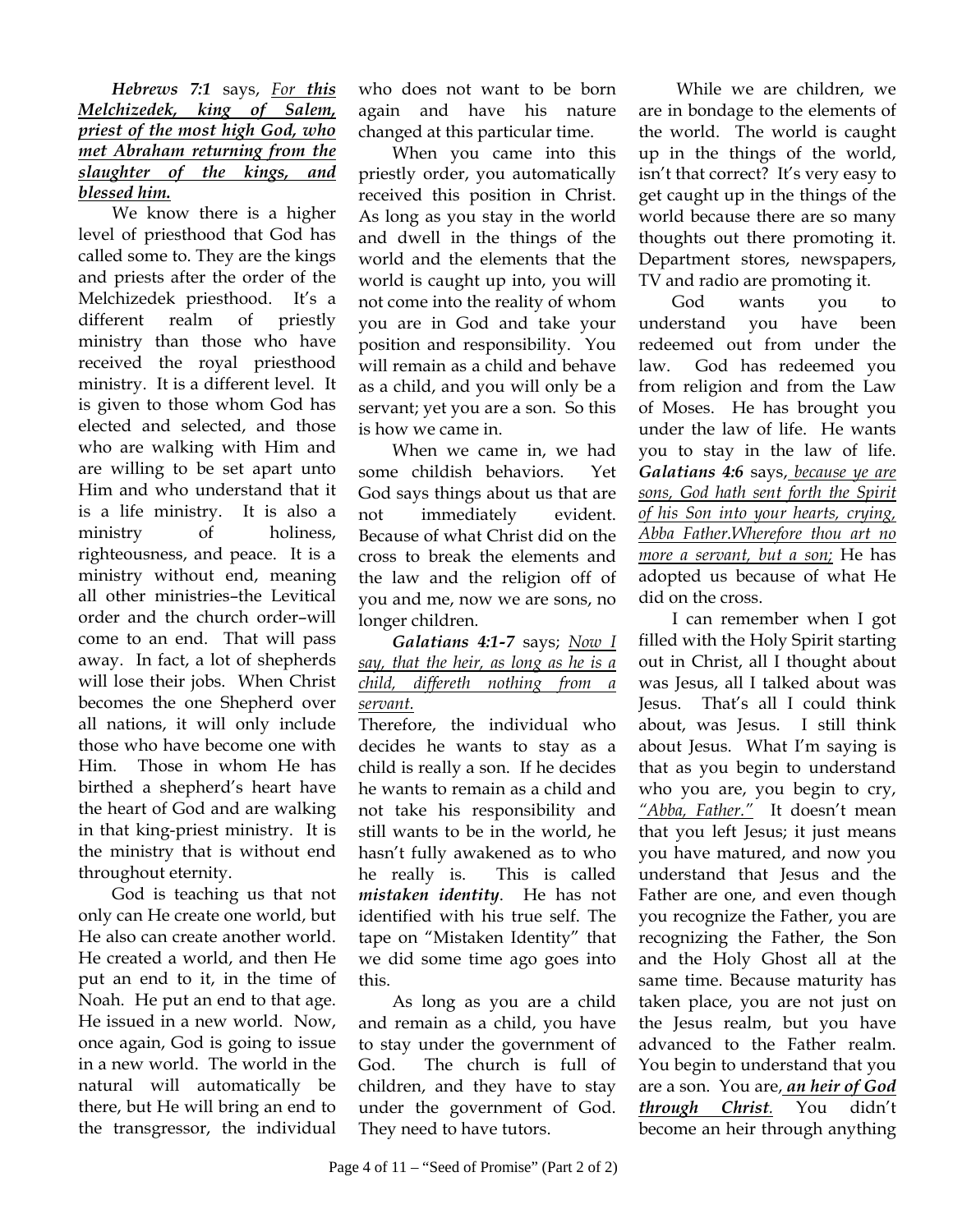you did. The *only* way you became an heir was through Christ. The interesting thing that I saw here was that Paul was very upset with the church in Galatia. Why? H e could not understand why, knowing who they were, they would return to those beggarly elements under the law and remove themselves from grace. Also, He said in *Galatians 4:10-11 Ye observe days, and months, and times, and years. 11 I am afraid of you.* Why did he say that? They had been handpicked, elected by God through grace, to be heir after the order of the Melchizedek priesthood. That is the eternal realm. It is an eternal realm of understanding. **It's not something in the future.** You are walking in heavenly places in Christ every day in your own mind, and you need to understand that calendar time is insignificant. When others are caught up in time and in the things of the world, you often don't even know what is happening in the natural world because you are busy walking in the spirit and in being about the Father's business. When they say, "Thanksgiving is coming," you say, "Oh, really?" Or when they say, "Christmas is coming," you say, "Oh really?" Whatever God tells you to do each day, that's what He wants you to do and not be caught up in the worldly things like others are. He said, *11 I am afraid of you lest I have bestowed upon you labour in vain. 12 Brethren, I beseech you, be as I am; for I am as ye are: ye have not injured me at all.* He tells about the affliction in his body and how they did not despise him. In fact, he even said that they loved him

so much that they would have given their own eyes to him to help him. Then he continues in *Gal. 4:19*, *My little children, of whom I travail in birth again until Christ be formed in you,* meaning, "Do you mean I am going to have to go back and labor and travail, interceding until Christ is formed in you?"

 Paul continues in **verse 22**, *For it is written, that Abraham had two sons, the one by a bondmaid, the other by a freewoman.* We see the grace of God, the very grace of our heavenly Father. 23 *But he who was of the bondwoman was born after the flesh;* There are only two types of people in the earth, the first man, which is the flesh man Adam, and the last Adam after the spirit *1 Corinthians. 15:45*. That's why you can see people behaving the way they are because there are only two types of people in the earth. The one who is the flesh man is of the bondwoman. Listen to this, in *V***erse 24,** *Which things are an allegory: for these are the two covenants; the one from the mount Sinai.* We know that Jesus issued in the new covenant, which we will cover later on.

 You may not know this, but the United States of America is spiritual Israel. God showed that to me years ago.

 The Word says in *Matthew 23:37, O' Jerusalem, Jerusalem, thou that killest the prophets, and stonest them which are sent unto thee, how often would I have gathered thy children together, even as a hen gathereth her chickens under her wings, and ye would not!* He told the Jews, I have come to give you the kingdom. You killed the prophets. You would not receive it, and you are going to kill the

Son, so what would God do? And they said it themselves; "*He will give it to another nation."* So God gave the gospel of Christ to the United States of America. This is why we have a free nation, a free country, to be able to speak what we believe, but we have allowed other gods to come into our country. We have left our first love of Christ. This is why America is going through things right now.

 Esau married Ishmael's daughter, and all those people who are of the generations of Esau are not the seed of promise. It says in *Matt. 5:11-12, Blessed are ye, when men shall revile you, and persecute you, and shall say all manner of evil against you falsely, for my sake. 12 Rejoice, and be exceedingly glad: for great is your reward in heaven: for so persecuted they the prophets which were before you.* Paul continues in *Gal. 4:24, the one from the mount Sinai, which gendereth to bondage, which is Agar. For this Agar is mount Sinai in Arabia, and answereth to Jerusalem, which now is, and is in bondage with her children. But Jerusalem which is above . . .*Talking about the natural Jerusalem. Now it's talking about the spiritual Jerusalem. Every born again believer is the New Jerusalem. They were not born by their works or by flesh, but they were born by the blood of the Lamb of Christ. Therefore, they came under the new covenant of Christ. It says in *Gal. 4:27*, *Rejoice.*

*Galatians 4:28* says; *Now we, brethren, as Isaac was, are the children of promise.* The children of promise are the seed that comes out of Isaac. The reason they are the seed from Isaac is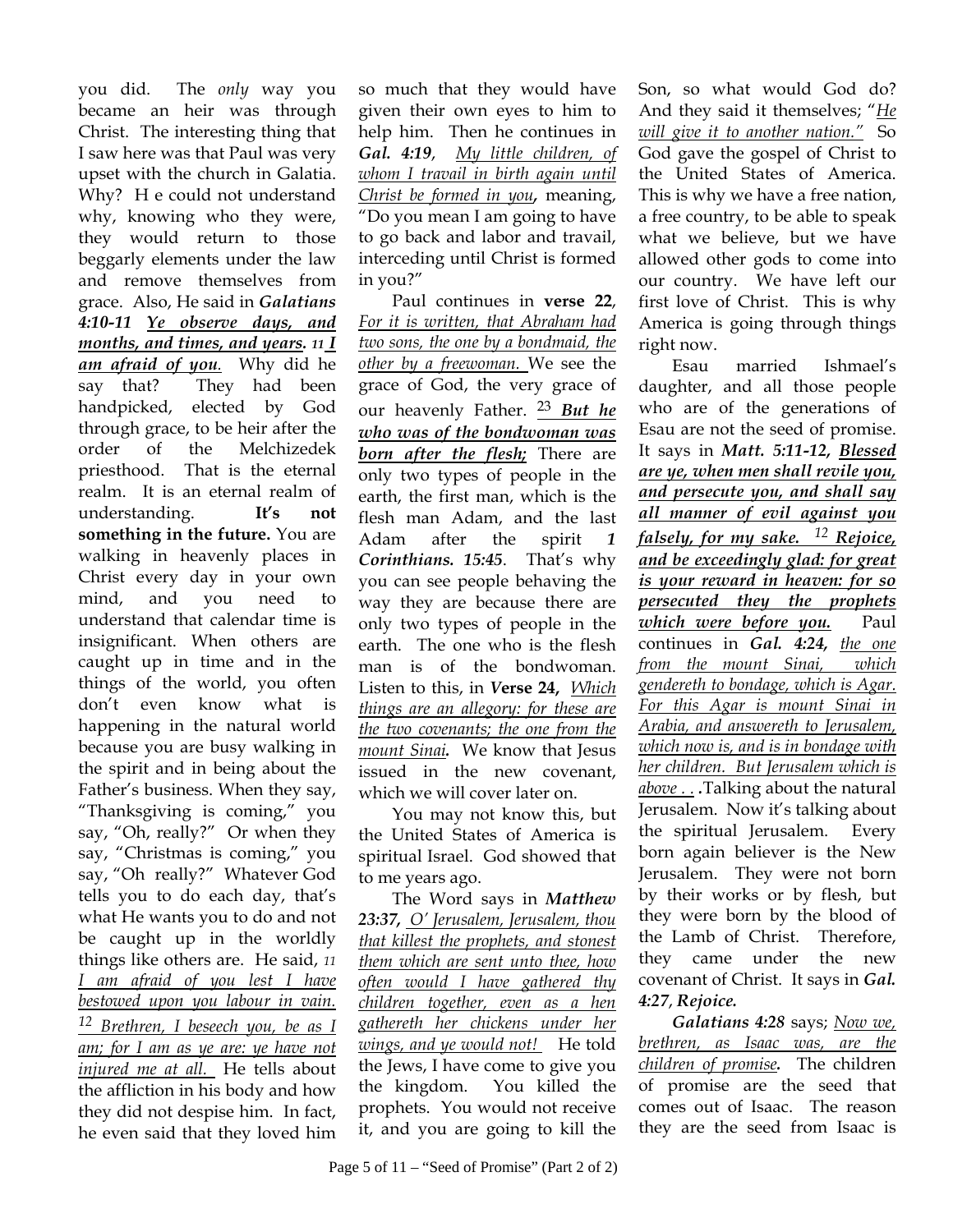that Isaac is the seed of promise that God gave Abraham. <sup>28</sup> *Now we, brethren, as Isaac was, are the children of promise. But as then he that was born after the flesh persecuted him that was born after the Spirit.* You as true believers will experience more persecution in the days ahead. You will be persecuted even in your own household, because if you have people in your family or home who are carnal, you will be persecuted for His name's sake. Jesus says, "*Rejoice, for great is your reward in heaven."* God allows it because you can't get a reward without it. When you are persecuted by carnal people, instead of complaining and being upset and bitter, you are supposed to be rejoicing. If you are not rejoicing, you will miss your reward. It was in God's plan for Esau to persecute Jacob because as Esau persecuted Jacob, it pushed Jacob into God. It pushed him into the dream that he was to have, for he was reaching into the goal to which God had called him. God has a purpose for the opponent, a purpose for His glory and a purpose for mankind.

*Galatians 4:29-30* says, *but as then he that was born after the flesh persecuted him that was born after the Spirit, even so it is now.* <sup>30</sup> *Nevertheless what saith the scripture? Cast out the bondwoman and her son: for the son of the bondwoman shall not be heir with the son of the freewoman.* It's true. The flesh man cannot become heir because he is not of the seed of promise. God didn't cast him out because if you look at Ishmael and you look at Esau, they both got blessed. God blessed them. <sup>31</sup> *So then, brethren, we are not* 

*children of the bondwoman, but of the free.*

 Why is God doing all this? What is the whole purpose in this? Why did he create people who would not be able to enter in at this particular time, or that particular age? Why did he create carnal people who would do evil things?

 Look at *Romans 9:6-8, Not as though the word of God hath taken none effect. For they are not all Israel, which are of Israel.* 7*Neither, because they are the seed of Abraham, are they all children: but, In Isaac shall thy seed be called.* I told you why. <sup>8</sup> *That is, they, which are the children of the flesh, these are not the children of God: but the children of the promise are counted for the seed.*

*Matthew, chapter 13*, talks about the son of man sowing the seed in the children of the kingdom and of the wicked one sowing his seed. These are the children of the flesh, of the world. *Romans 9:8* says, 8*That is, they who are the children of the flesh, these are not the children of God: but the children of the promise are counted for the seed.*

In *Romans 9:11*, I shared with you that the two children of Isaac and Rebekah, before they were born, had done neither good nor evil. *Romans 9:11, For the children being not yet born, neither having done any good or evil, that the purpose of God according to election might stand, not of works....* 

 Your being here has nothing to do with you. God elected you, handpicked you, and chose you by His grace and mercy. He told me a long time ago when I was crying out to God, I felt like a yoyo Christian, I said, "God, I'm sick and tired of being up one

day and down the next." God spoke to me loudly, and He said, "**It's My grace that got you this far, and it will be My grace that will take you all the way on. My grace is sufficient."** He will finish what He has started in each one of you. He will consume everything that is not like Him. In the last moment it will all be consumed. The only thing required of you and me is faith and obedience, because obedience goes with faith. Faith is action. If you believe, you act upon what you believe. If you don't believe, then you are not walking in faith. Faith and obedience go together. *James 2:20 Faith without works is dead*. You must understand that you have reached your present position because God has given it to you by His grace and not by any good deeds done by you. It came by the fact that He handpicked you and sought you out among a lot of people. It is by His grace that He elected and hand-chose you to be His son by His grace and mercy*. Romans 9:11* says, *For the children being not yet born, neither having done any good or evil, that the purpose of God according to election might stand, not of works, but of him that calleth;* Him that calleth you and me. God is so good. Then in *Verse 14,* is *there unrighteousness with God? God forbid.* <sup>15</sup> *For he saith to Moses, I will have mercy on whom I will have mercy, and I will have compassion on whom I will have compassion.* 16 *So then it is not of him that willeth, nor of him that runneth, but of God that sheweth mercy. 17For the scripture saith unto Pharaoh, Even for this same purpose have I raised thee up, that I might shew my power in thee, and that my name might be*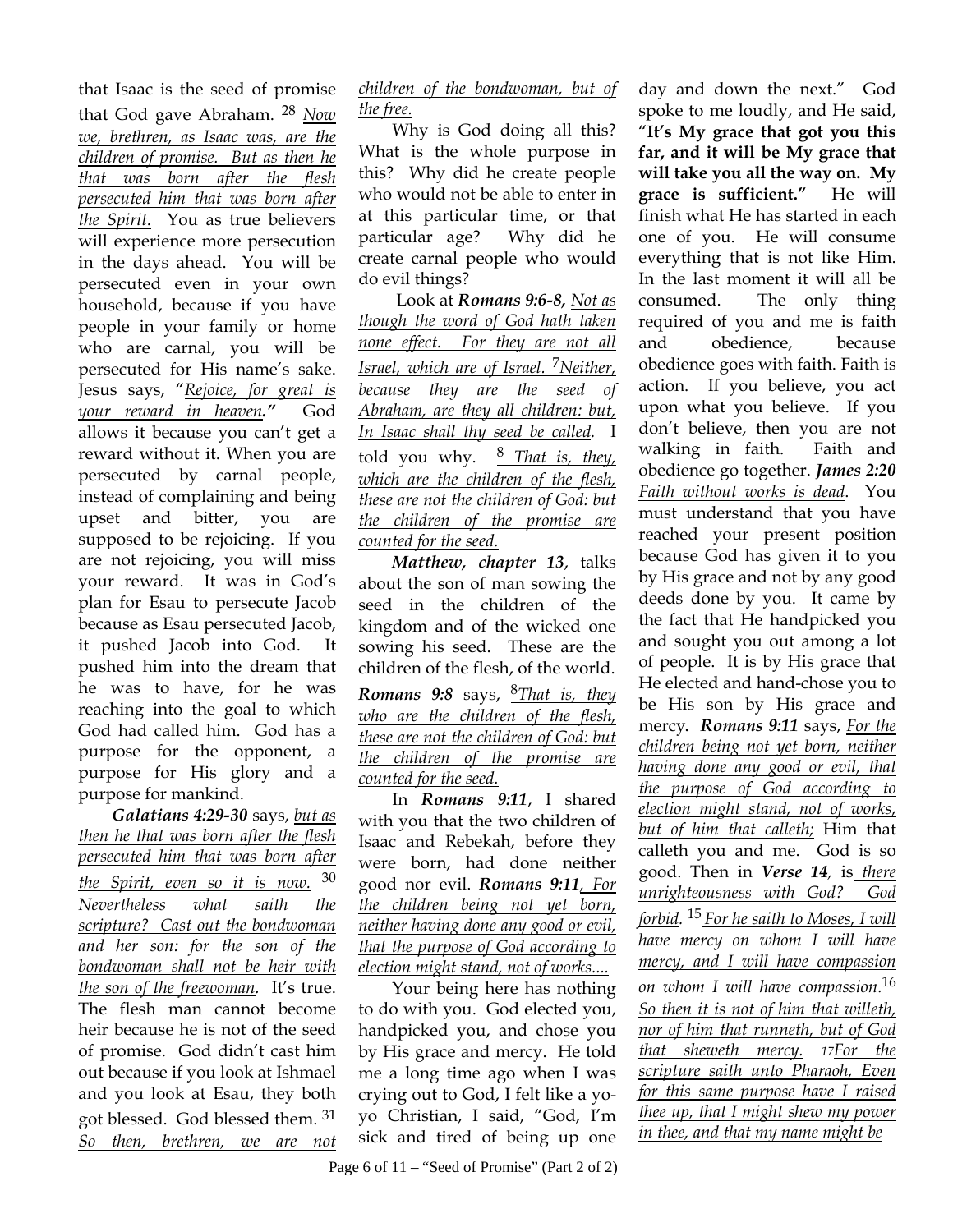## *declared throughout all the earth*

God needed an opponent, and Pharaoh was the one God picked. It was God who hardened the heart of Pharaoh. God needed an opponent because Israel had disobeyed Him. Pharaoh took Israel and put taskmasters over them for 400 years because they didn't want the true living God. Even after God delivered them, they were still crying out for a man to rule over them. God's people today are still crying out for a man to rule over them. They want that man to look at or to see, but God is a true living God, and He is the one to rule over us.

 God raised up Pharaoh at that time to reveal His power. Why is God raising up the flesh man at this time? Because God began to speak to me, and you can read it in the first paper on this subject, that He will not bring a full end to the flesh man until the transgression has come to its fullness. When it has come to its fullness, that is the time Christ is coming to cut the flesh man off from the earth.

## *Mt 24:14 And this gospel of the kingdom shall be preached in all the world for a witness unto all nations; and then shall the end come.*

 He is going to give them the opportunity to hear the gospel of the kingdom. That is the grace of God. He is going to bring every nation of the entire world, and they all will have to come to the valley of Jehoshaphat. The reason He is going to bring them to the valley of Jehoshaphat is that this is the valley of decision. Jehoshaphat means *judged of God*. God will judge every man.

 In order to bring every thing to the point it needs to be, you

have to allow this flesh man to escalate to where it comes to the fullness. No man knows the time but the Father, but He has the appointed time. He says when you see the blade, you will see the tares. We are seeing the blade, and we are seeing the tares. Angels will come to bind up the works of the flesh, and you know you are the angels. The works of the flesh will be bound up to go through the fire. *That's why this great tribulation is the fire of God.*

 Who are these people? The scriptures say these are the people who have come out of great tribulation. That's why you will see the world go through much more tribulation than it is going through right now*. Rev. 7:9-14* says, After *this I beheld, and, lo, a great multitude, which no man could number, of all nations, and kindreds, and people, and tongues, stood before the throne, and before the Lamb, clothed with white robes, and palms in their hands;* <sup>10</sup> *And cried with a loud voice, saying, Salvation to our God which sitteth upon the throne, and unto the Lamb.*  <sup>11</sup> *And all the angels stood around about the throne, and about the elders and the four beasts, and fell before the throne on their faces, and worshipped God,* <sup>12</sup> *Saying, Amen: Blessing, and glory, and wisdom, and thanksgiving, and honour, and power, and might, be unto our God for ever and ever. Amen.* 13 *And one of the elders answered, saying unto me, What are these which are arrayed in white robes? And whence came they?* <sup>14</sup> *And I said unto him, Sir, thou knowest. And he said to me, These are they which came out of great tribulation, and have washed their robes, and made them white in* 

*the blood of the Lamb.* It will cause a harvest to come forth like you have never seen before. God is causing you to be caught up into a higher realm to rule and reign with Him now, in order to allow Him to bring about what He wants in the earth. *Romans 9:16, So then it is not of him that willeth, nor of him that runneth, but of God that sheweth mercy.* <sup>17</sup>*For the scripture saith unto Pharaoh, Even for this same purpose have I raised thee up, that I might shew my power*. The worse it gets, the more power we are going to see.

 A sister told about a man who came from Africa and was sharing that they are raising the dead over there and many miracles are happening. Miracles also happen all the time in the United States. The Lord told me this a long time ago, "The greater the need is, the greater My power is." America has very few needs. In Africa, they have need of water. They have AIDS, many kinds of problems, and a great need of food. As a result, the power of God is much more there. **The power of Christ is going forth through His sons as we reign with Him now. It's not something in the future.** It is the energy of Christ flowing out of you as you worship Him, going out to creation and mankind. *Romans 9:18, Therefore hath he mercy on whom he will have mercy, and whom he will he hardeneth.* He hardened Pharaoh's heart. Every time God sent Moses to Pharaoh, God hardened Pharaoh's heart.

 I must tell you the good news about this. Look at **Psalm 22** and **23**. Psalm 22 is what Christ did on the cross. *Psalm 22:27* says, *All the ends of the world*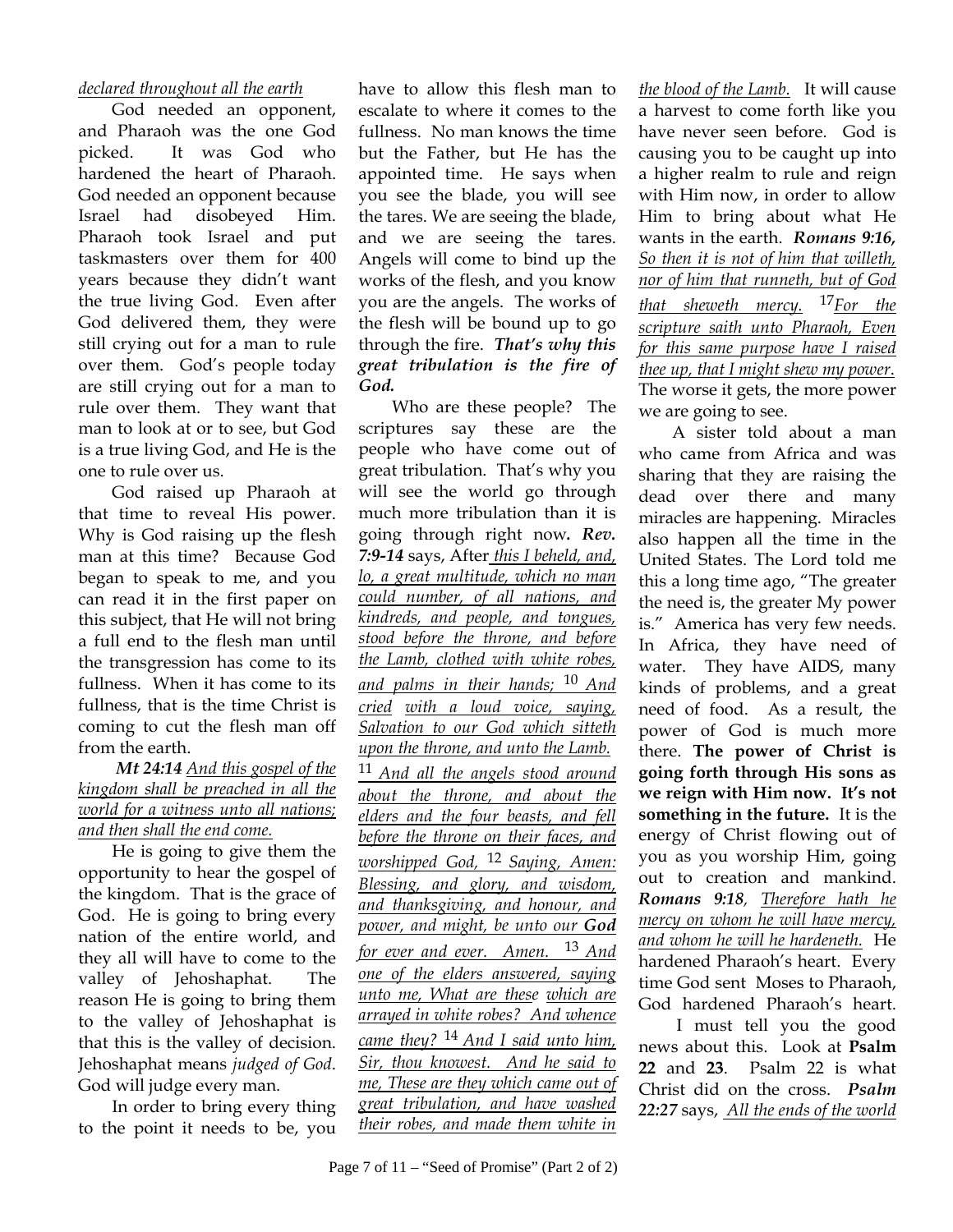*shall remember and turn unto the Lord*.

 Was it horrible that God destroyed Pharaoh and all his army in the Red Sea? The Bible says that God kills but He makes alive again. It is because of what Christ did on the cross for everyone.

 One day we were going within, and the Lord caused Moses to appear with a rod that was different from the rod that he had back then. It was a rod of life. There was Pharaoh standing on the left side. We heard this as clearly as if you were talking to me right now. Christ said, "Israel was in bondage for 400 years. They have been in bondage for 4,300 years. When are you going to release them?" The mercy of God shined on them at that appointed time, and he played his part. He was in hell, in the prison of his mind, tormented out of the presence of God, for 4,300 years, but because of what Christ did on the cross, if you read in *Jude,* it says that God destroyed all of those who were in Sodom and Gomorrah. He also destroyed Egypt and all of those who did not believe, and He put them all in chains of darkness **until that great day. We are in that great day. That great day is the day of the Lord.** Until, until, until–I love that word. That's why when God does cut the wicked off from the earth, whether they remain in that state of the lake of fire which is to burn out those things that are not like Christ, whether they remain 4,000 years or 300 years, God does not look at time like we do. I know He will make them alive again because of what Christ did on the cross. The love of God is grace,

mercy and compassion. The Bible says everything came out of God, everything is going through God, and everything is going back into God. God uses the wicked and the children of the flesh for a purpose. That does not give you permission to go back and get carnal and fleshy. Paul said God forbid. Yield to the spirit. *Romans 9:18, Therefore hath he mercy on whom he will have mercy, and whom he will he hardeneth.19 Thou wilt say then unto me, Why doth he yet find fault? For who hath resisted his will? And the Lord replies, 20 Nay but, O man, who art thou that repliest against God? Shall the thing formed say to him that formed it, Why hast thou made me thus? Shall you question me? <sup>21</sup> Hath not the potter power over the clay, of the same lump to make one vessel unto honour, and another unto dishonour?* Pharaoh had a dishonorable part in the plan of God. How could Christ go to the cross without a Judas? There had to be a Judas in the plan of God. There has to be a Judas in your life to betray you so you can go on into the resurrection and glory of God. *Romans 9:23, And that he might make known the riches* This is the whole reason. Underline this if you don't underline

anything else. You say, well God, why have you done this? Why have you created people like this? In the natural, you know about the two people they have in prison right now, the two snipers that were caught. They were captivated with the darkness in their minds. Some day they are going to have to come before the judgment seat of God. Oh yes, the book of life. Was God willing to show His wrath to make His

power known, endured with much longsuffering in vessels of wrath fitted for destruction.

<sup>23</sup> *And that he might make known the riches of his glory on the vessels of mercy, which he had afore prepared unto glory.* You would not be able to see His mercy or the riches of His glory without them, the vessels of wrath. <sup>24</sup> *Even us, whom he hath called, not of the Jews only, but also of the Gentiles?*

We are His battle-axe. What is the battle-axe going to do? We are the axes He is going to lay at the root of many trees. Many people, many trees, come in here and we get in the spirit. We worship the Lord, and Christ is in us to burn out the chaff that's in their lives and to lay the axe to the root of the trees of their generations. The whole time you are worshiping God, you are in a battle. What is the battle? The battle is the battle of Armageddon. *The battle of Armageddon is nothing but thoughts that battle in the mind, steals the peace, and joy that's in Christ. 2Cor.10:4, For the weapons of our warfare are not carnal, but mighty through God to the pulling down of strongholds; 2Cor.10:5, Casting down imaginations, and every high thing that exalteth itself against the knowledge of God, and bringing into captivity every thought to the obedience of Christ; 2Cor.10:6, And having in a readiness to revenge all disobedience, when your obedience is fulfilled.* We had to go through the battle of Armageddon and allow Christ to deal with all the things that are not like Him so that we may abide in Him. We become the branch that's resting in Christ. God has given us the seven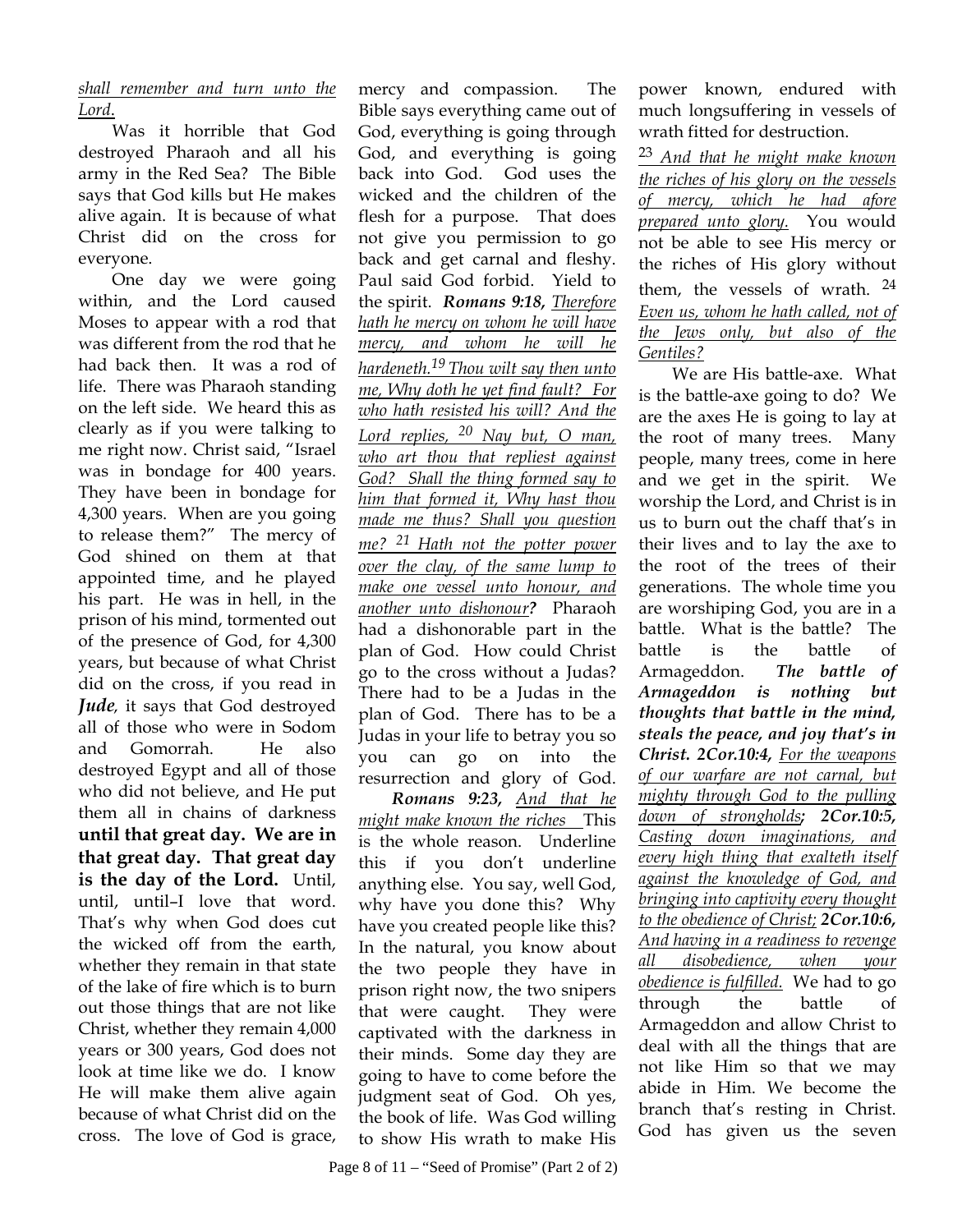spirits–which include wisdom, knowledge and understanding. It's that new man that He is creating in the earth that has a state of peace in their minds. Yet all around them, they will see people with pain on their faces, and they will see faces blackened. In Joel it talks about the great army*. Joel 2:2* says, A *day of darkness and of gloominess, a day of clouds and of thick darkness, as the morning spread upon the mountains: a great people and a strong; there hath not been ever the like, neither shall be any more after it, even to the years of many generations.* They will see people whose faces are blackened. The countenances on people's faces are blackened because of doubt, fear, worry, and unbelief, pain, hurt and suffering. The man-child has been caught up with Christ and is in that rest with Christ, to rule the nations with a rod of iron and with such peace that becomes an ensign. You are to become an ensign to all the nations. People are probably thinking, "Well, what's wrong with that woman? Hasn't she seen the news? Why isn't she upset? What's wrong with that man? Hasn't he seen the price of gas go up? Why does he have so much joy? What's wrong with these people when there is such turmoil going on in the world? Why are they happy? Why are they smiling? Why do they seem to have such peace?" They will come, and they are already coming today. They are coming in the invisible because they need rest for their souls. Only Christ can give that rest to them through you as you allow Him to minister to them by His spirit. That's in *Isaiah, chapter 11.* Read it.

 What is this battle-axe going to do? *Jeremiah 51:20* says, *Thou art my battle-axe and weapons for war.* I said, "God, you know sometimes your Word is contradictory. In one place you say one thing, then in another place you say something else. In one place you say it's not your battle. Ministers have come through here and said, "You don't have to do anything, it's not your battle." It's true, it's not your battle, but it is. God spoke one day and said, "It's My battle." I said, "Okay, then why do I have to get in the spirit and deal with these things?" He said, "Because it's My battle and I'm in you, and I'm going to battle through you." I said, "Oh." He said, "Yes, let's just sit here and commune together. I'm going to raise My battle-axe. That battleaxe is the mind of Christ. As you worship Me, My thoughts will go forth into battle." In *Isaiah 42:13*, *The Lord shall go forth as a mighty man, he shall stir up jealousy like a man of war: he shall cry, yea, roar; he shall prevail against his enemies.*

<sup>14</sup> *I have long holden my peace; I have been still, and refrained myself: now will I cry like a travailing woman; I will destroy and devour at once.* Why did He say that He would cry like a travailing woman? When you go within and intercede with Christ, He is working through you to bring forth judgment to the enemies in other people's lives.

 What the battle-axe is to do is in *Jeremiah 51:20*, *Thou art my battle-axe and weapons for war: for with thee will I break in pieces the nations, and with thee will I destroy kingdoms;* 21*And with thee will I break in pieces the horse and his rider;*

Page 9 of 11 – "Seed of Promise" (Part 2 of 2)

A horse is a representation of the strength of the Adam man. Obadiah is talking about the pride that God is going to bring down, the pride of Esau, the flesh man. *Jeremiah 51:22* continues, *With thee also will I break in pieces man and woman; and with thee will I break in pieces old and young; and with the will I break in pieces the young man and the maid.* When God broke you into pieces, what happened? Did you not become humble and surrender to Christ? *23 I will also break in pieces with thee the shepherd and his flock.* This refers to preachers who are building their own kingdom rather than building God's nature in His people.23 *I will also break in pieces with thee the shepherd and his flock; and with thee will I break in pieces the husbandman (farmer) and his yoke of oxen; and with thee will I break in pieces captains and rulers.*

<sup>25</sup> *Behold I am against thee, O destroying mountain, saith the Lord, which destroyest all the earth:* He is talking about Babylon. How is God going to use you like that? How many of you spend time in Christ every day? How many of you have learned to go within and commune with Him because that is really where it is. Your relationship with Him is the most important thing there is. This is the day when the Lord is consuming all that is in you that is not like Him.

 How many of you are willing to go within and commune with Him, even if it is 30 minutes to an hour? If He can get you beyond time and your clock, you might end up being with Him for two hours and not realize you were with Him for two hours. During the time God is ministering to His creation, He is working through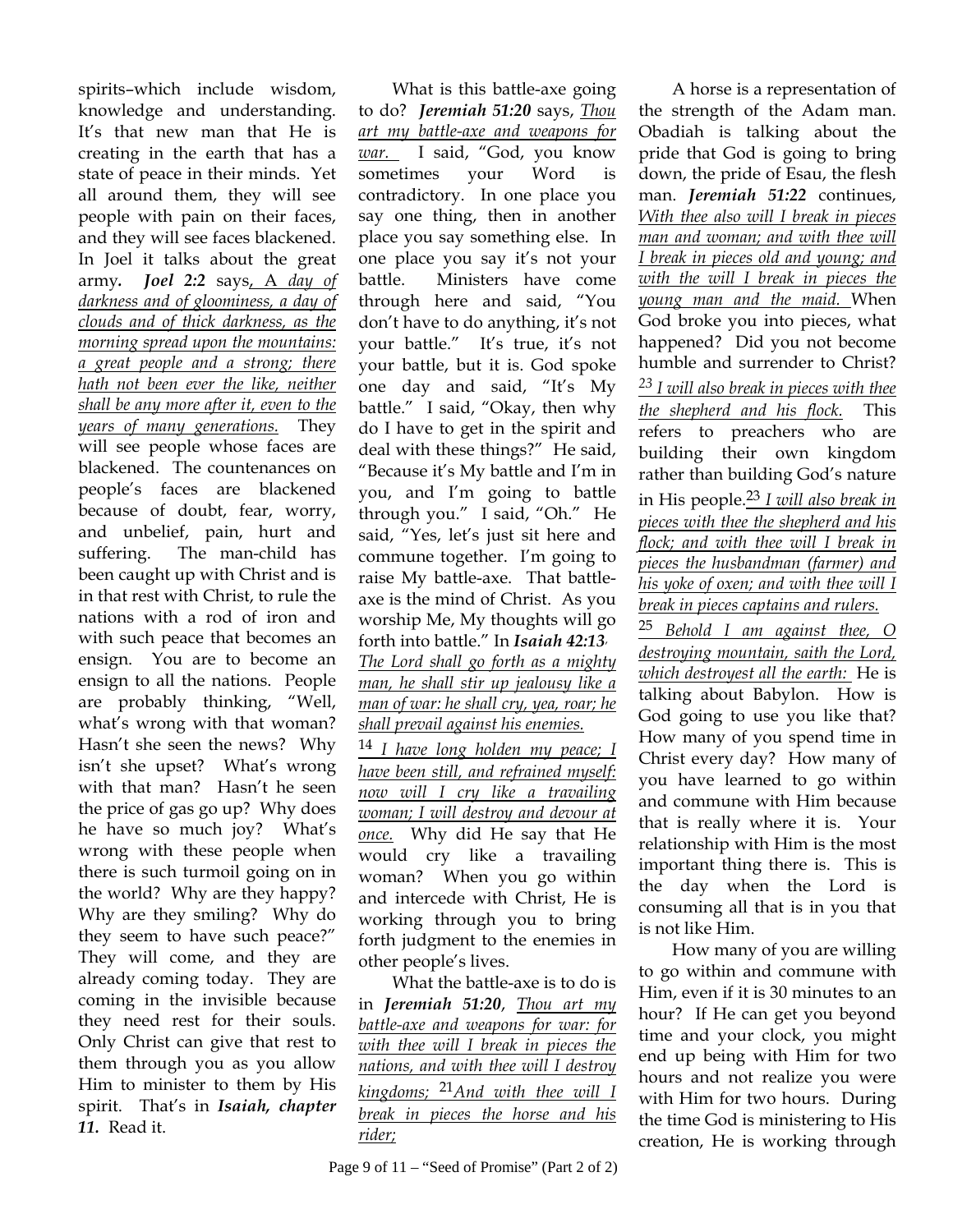you. It is not by might nor by power. You are not going to do this by any of your own strength, you cannot muster it up. It's not by your might, it's not by power, but it's by My Spirit, saith the Lord. It is the Spirit of the Lord who is moving. *Daniel 12* goes along with *Rev. 12*. You can read those scriptures for yourself. This is the day that Michael has stood up, and he is working with us in establishing the government of God. It is very interesting, about many who will be awakened. It relates to the third chapter of Joel.

 Why does the Lord want you to go into battle? It is time to judge the flesh man*. Joel 3:9* says, *Proclaim ye this among the Gentiles; Prepare war, wake up the mighty men, let all the men of war draw near; let them come up.* It's a different type of war. They are talking about a war in the natural. The Lord is talking about the war against the flesh man, and it's the flesh man in the natural who is standing up against spiritual Israel, the United States of America. Isn't that amazing? If you don't understand what is going on today, you will never understand. God is making it very clear. You need to refer to Part One of this teaching to go with this.

 Some of the mighty men are not awake yet because they don't want to take the responsibility. *Joel chapter 3 Verse 10* continues, *Beat your plowshares into swords, and your pruning hooks into spears: let the weak say, I am strong.* <sup>11</sup> *Assemble yourselves, and come, all ye heathen, and gather yourselves together round about: thither cause thy mighty ones to come down, O Lord.* This is the flesh man who

exalts himself and rules the world. God has allowed Adam to rule the world for 6,000 years. Now God is taking over and ruling it through His sons, by His grace.

<sup>12</sup>*Let the heathen be wakened, and come up to the valley of Jehoshaphat: for there will I sit to judge all the heathen round about.* It is not a particular place. Jehoshaphat means, "**been judged of God."** They are in the valley because the valley is in their own mind and is a place of decision. Some of God's sons are in a valley of decision whether to go on. It is also called Jehoshaphat because Jehovah means "He who *is*, He who *was* and He who *will be."*  This takes you into Revelation. I said, "God, you are something else." *Revelation 11:14* says, *And the seventh angel sounded; and there were great voices in heaven, saying, The kingdoms of this world are become the kingdoms of our Lord, and of his Christ; and he shall reign for ever and ever.* In Revelation it talks about this world, which is coming under the rulership of the Lord Jesus Christ. It talks about His taking over the world. Isn't that interesting?

 And the people, the sons, lay down their crowns and say, "He was, He is and He shall be."

 It all ties in together. What is God trying to do? He is trying to bring man into love. What is the wrath of God? It is His love. If God doesn't correct you, He doesn't love you. God's love corrects the disobedient ones. *Joel chapter 3 Verse 13* continues, *Put ye in the sickle, for the harvest is ripe: come, get you down; for the press is full, the vats overflow; for their wickedness is great.*  <sup>14</sup>*Multitudes, in the valley of* 

*decision: for the day of the Lord is near in the valley of decision.* The harvest is ripe and the laborers are few. One Shepherd will shepherd the nations, and the nations (people) will have to learn the ways of their God. They will say, "Let us go up to mount Zion and learn the ways of our God." 15*The sun and the moon shall be darkened, and the stars shall withdraw their shining.*16*The Lord also shall roar out of Zion, and utter his voice from Jerusalem; and the heavens and the earth shall shake: but the Lord will be the hope of his people, and the strength of the children of Israel.*

*Psalm 37* is another important chapter. When the Lord cuts the wicked off, you won't even remember them.

*Psalm 37:37-38* says, *Mark the perfect man, and behold the upright: for the end of that man is peace.*<sup>38</sup> *But the transgressors shall be destroyed together: the end of the wicked shall be cut off.*

The Bible says the wicked shall be cut off from the earth, and the righteous shall inherit the world. Isn't that interesting? That is the plan of God.

 In this day you will see perilous times. "You will see people becoming lovers of themselves, people who even knew God at one time. You will see people's hearts hardened. You will see people who profess godliness but deny the power of it. Read *II Timothy, chapter 3*, it's all there.

 God is bringing His sons, to the place where Christ is Lord in every area of their lives. Then the world will see His glory. God will give the people of the world the opportunity to hear the gospel of the love of Christ. They